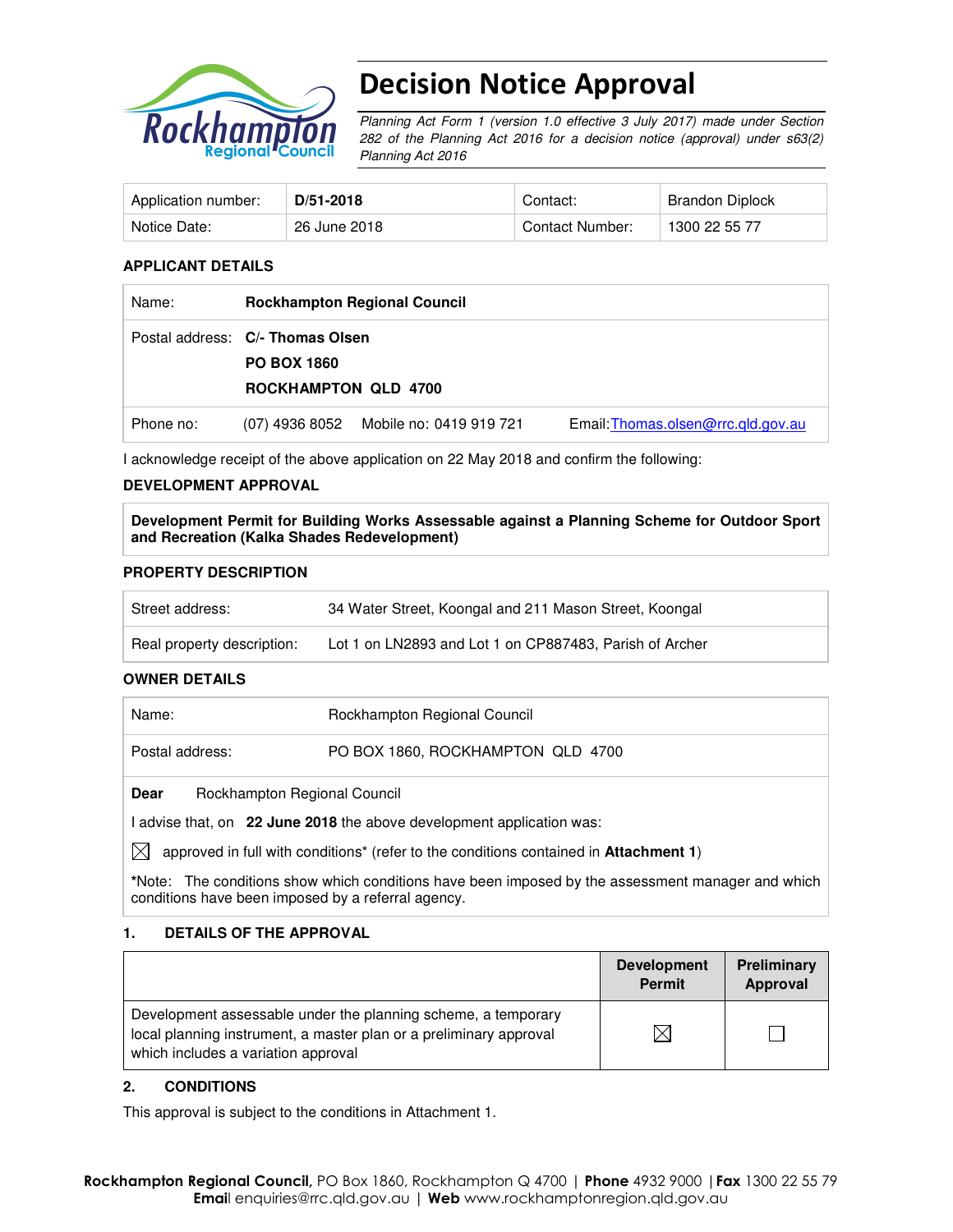## **3. FURTHER DEVELOPMENT PERMITS REQUIRED**

Please be advised that the following development permits are required to be obtained before the development can be carried out:

| Type of development permit required | Subject of the required development permit |
|-------------------------------------|--------------------------------------------|
| <b>Operational Works</b>            | Road Works                                 |
|                                     | Water Works                                |
|                                     | Stormwater Works                           |
|                                     | Site Works                                 |
|                                     | Roof and Allotment Drainage Works          |
| <b>Building Works</b>               |                                            |
| Plumbing and Drainage Works         |                                            |

#### **4. REFERRAL AGENCIES** NIL

#### **5. THE APPROVED PLANS**

**The approved development must be completed and maintained generally in accordance with the approved drawings and documents:** 

| Plan/Document Name                                                          | Plan/Document Reference | Dated           |
|-----------------------------------------------------------------------------|-------------------------|-----------------|
| Site Plan - Project Specifications                                          | S-01 Rev B              | 14 May 2018     |
| <b>Existing Overall Site Plans</b>                                          | S-02 Rev B              | 14 May 2018     |
| Overall Site Plan                                                           | S-03 Rev B              | 14 May 2018     |
| <b>Existing Site Plan</b>                                                   | S-04 Rev B              | 14 May 2018     |
| Proposed Site Plan                                                          | $S-05$ Rev B            | 14 May 2018     |
| <b>Existing Level Plan</b>                                                  | S-06 Rev B              | 14 May 2018     |
| Proposed Part Site Plan                                                     | S-07 Rev B              | 14 May 2018     |
| Sections and Details                                                        | S-08 Rev B              | 14 May 2018     |
| Proposed Part Site Plan 1                                                   | S-09 Rev B              | 14 May 2018     |
| Proposed Part Site Plan 2                                                   | S-10 Rev B              | 14 May 2018     |
| Geotechnical Investigation Proposed Hockey<br>Filed                         | R <sub>18</sub> -107A   | 26 April 2018   |
| Kalka Shads Hockey Complex - Second Field<br><b>Flood Impact Assessment</b> | 60534898 Rev A          | 1 February 2018 |

#### **6. CURRENCY PERIOD FOR THE APPROVAL (S.85)**

The standard currency periods stated in section 85 of Planning Act 2016 apply to each aspect of development in this approval, if not stated in the conditions of approval attached.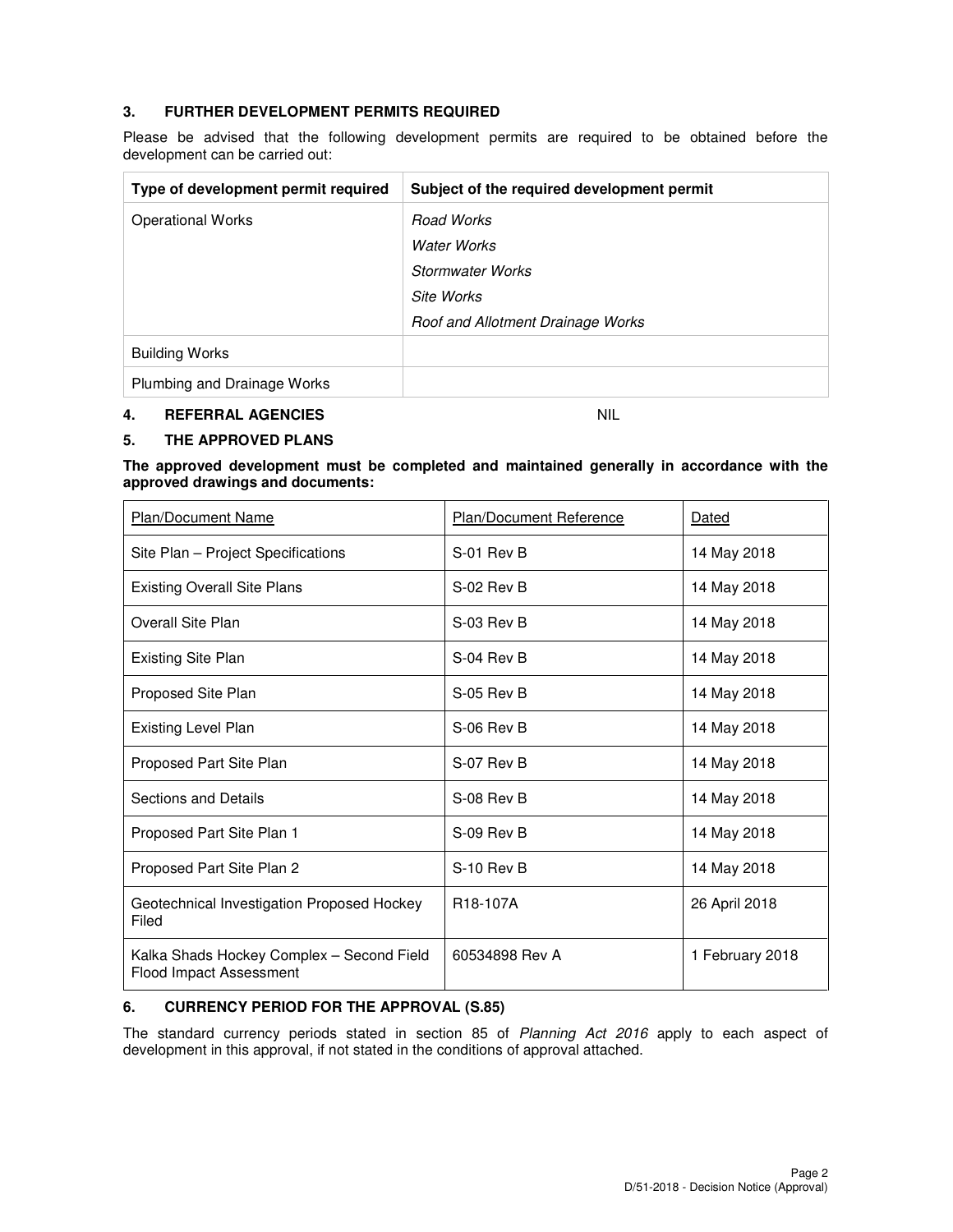## **7. STATEMENT OF REASONS**

| <b>Description of the</b><br>development           | The proposed development is for Building Works Assessable against<br>Planning Scheme for Outdoor Sport and Recreation (Kalka Shades<br>Redevelopment)                                                                                                                                                                                                           |                                                                                                                                                                                                                                                                                                  |  |
|----------------------------------------------------|-----------------------------------------------------------------------------------------------------------------------------------------------------------------------------------------------------------------------------------------------------------------------------------------------------------------------------------------------------------------|--------------------------------------------------------------------------------------------------------------------------------------------------------------------------------------------------------------------------------------------------------------------------------------------------|--|
| <b>Reasons for Decision</b>                        | Assessment of the development against the relevant zone purpose,<br>a)<br>planning scheme codes and planning scheme policies demonstrates<br>that the proposed development will not cause significant adverse<br>impacts on the surrounding natural environment, built environment and<br>infrastructure, community facilities, or local character and amenity; |                                                                                                                                                                                                                                                                                                  |  |
|                                                    | b)<br>Planning Policy; and                                                                                                                                                                                                                                                                                                                                      | The proposed development does not compromise the relevant State                                                                                                                                                                                                                                  |  |
|                                                    | C)<br>aspect of the assessment benchmarks.                                                                                                                                                                                                                                                                                                                      | On balance, the application should be approved because the<br>circumstances favour Council exercising its discretion to approve the<br>application even though the development does not comply with an                                                                                           |  |
| Assessment<br><b>Benchmarks</b>                    | The proposed development was assessed against the following assessment<br>benchmarks:                                                                                                                                                                                                                                                                           |                                                                                                                                                                                                                                                                                                  |  |
|                                                    |                                                                                                                                                                                                                                                                                                                                                                 | Sport and Recreation Zone Code; and                                                                                                                                                                                                                                                              |  |
|                                                    | Flood Hazard Overlay Code.<br>$\bullet$                                                                                                                                                                                                                                                                                                                         |                                                                                                                                                                                                                                                                                                  |  |
| <b>Compliance with</b><br>assessment<br>benchmarks | The development was assessed against all of the assessment benchmarks<br>listed above and complies with all of these with the exception listed below.                                                                                                                                                                                                           |                                                                                                                                                                                                                                                                                                  |  |
|                                                    | <b>Assessment</b><br><b>Benchmark</b>                                                                                                                                                                                                                                                                                                                           | Reasons for the approval despite non-<br>compliance with benchmark                                                                                                                                                                                                                               |  |
|                                                    | Flood Hazard Overlay<br>Code                                                                                                                                                                                                                                                                                                                                    | A flood impact assessment has been undertaken<br>which indicates that the proposal will have no<br>significant impacts on neighbouring properties<br>given the low velocities. In addition, it is noted that<br>the structures are located approximately 100<br>metres from adjoining residents. |  |
| <b>Matters prescribed by</b>                       | The Rockhampton Region Planning Scheme 2015;<br>$\bullet$                                                                                                                                                                                                                                                                                                       |                                                                                                                                                                                                                                                                                                  |  |
| regulation                                         | Surrounding use of adjacent premises in terms of commensurate and<br>$\bullet$<br>consistent development form; and                                                                                                                                                                                                                                              |                                                                                                                                                                                                                                                                                                  |  |
|                                                    | The common material, being the material submitted with the<br>application.                                                                                                                                                                                                                                                                                      |                                                                                                                                                                                                                                                                                                  |  |

#### **8. RIGHTS OF APPEAL**

The rights of an applicant to appeal to a tribunal or the Planning and Environment Court against a decision about a development application are set out in chapter 6, part 1 of the Planning Act 2016. For particular applications, there may also be a right to make an application for a declaration by a tribunal (see chapter 6, part 2 of the Planning Act 2016).

#### Appeal by an applicant

An applicant for a development application may appeal to the Planning and Environment Court against the following:

- the refusal of all or part of the development application
- a provision of the development approval
- the decision to give a preliminary approval when a development permit was applied for
- a deemed refusal of the development application.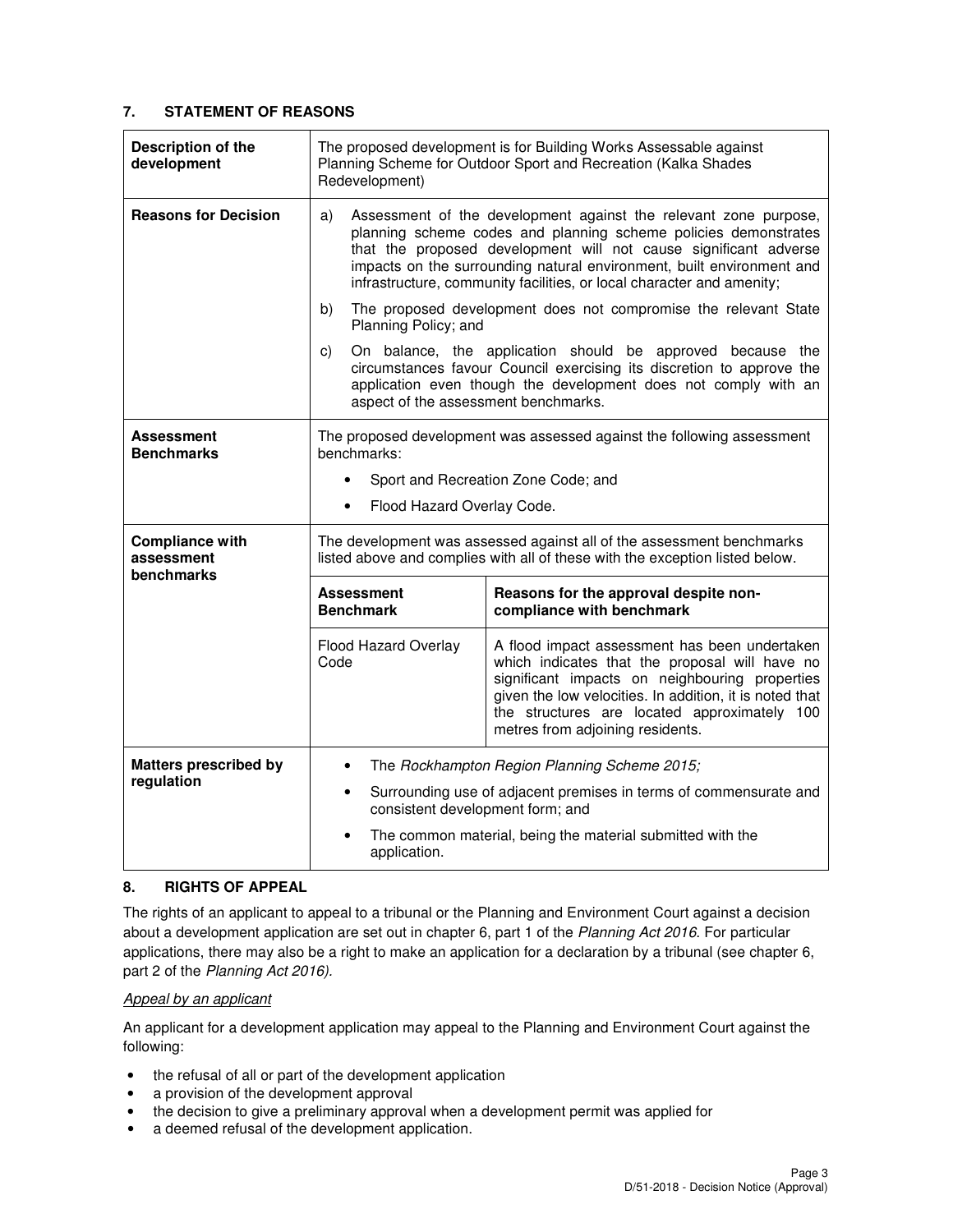An applicant may also have a right to appeal to the Development tribunal. For more information, see schedule 1 of the Planning Act 2016.

The timeframes for starting an appeal in the Planning and Environment Court are set out in section 229 of the Planning Act 2016.

**Attachment 2** is an extract from the Planning Act 2016 that sets down the applicant's appeal rights and the appeal rights of a submitter.

#### **9. WHEN THE DEVELOPMENT APPROVAL TAKES EFFECT**

This development approval takes effect:

From the time the decision notice is given  $-$  if there is no submitter and the applicant does not appeal the decision to the court.

Or

When the submitter's appeal period ends – if there is a submitter and the applicant does not appeal the decision to the court.

Or

- Subject to the decision of the court, when the appeal is finally decided – if an appeal is made to the court.

This approval will lapse unless substantially commenced within the above stated currency periods (refer to sections 85 of Planning Act 2016 for further details).

#### **10. ASSESSMENT MANAGER**

| Name: | Tarnya Fitzgibbon<br><b>COORDINATOR</b> | Signature: | Date: | 26 June 2018 |
|-------|-----------------------------------------|------------|-------|--------------|
|       | <b>DEVELOPMENT ASSESSMENT</b>           |            |       |              |

#### **Attachment 1 – Conditions of the approval**

**Part 1 – Conditions imposed by the assessment manager** [Note: where a condition is imposed about infrastructure under Chapter 4 of the Planning Act 2016, the relevant provision of the Act under which this condition was imposed must be specified.]

#### **Attachment 2—Extract on appeal rights**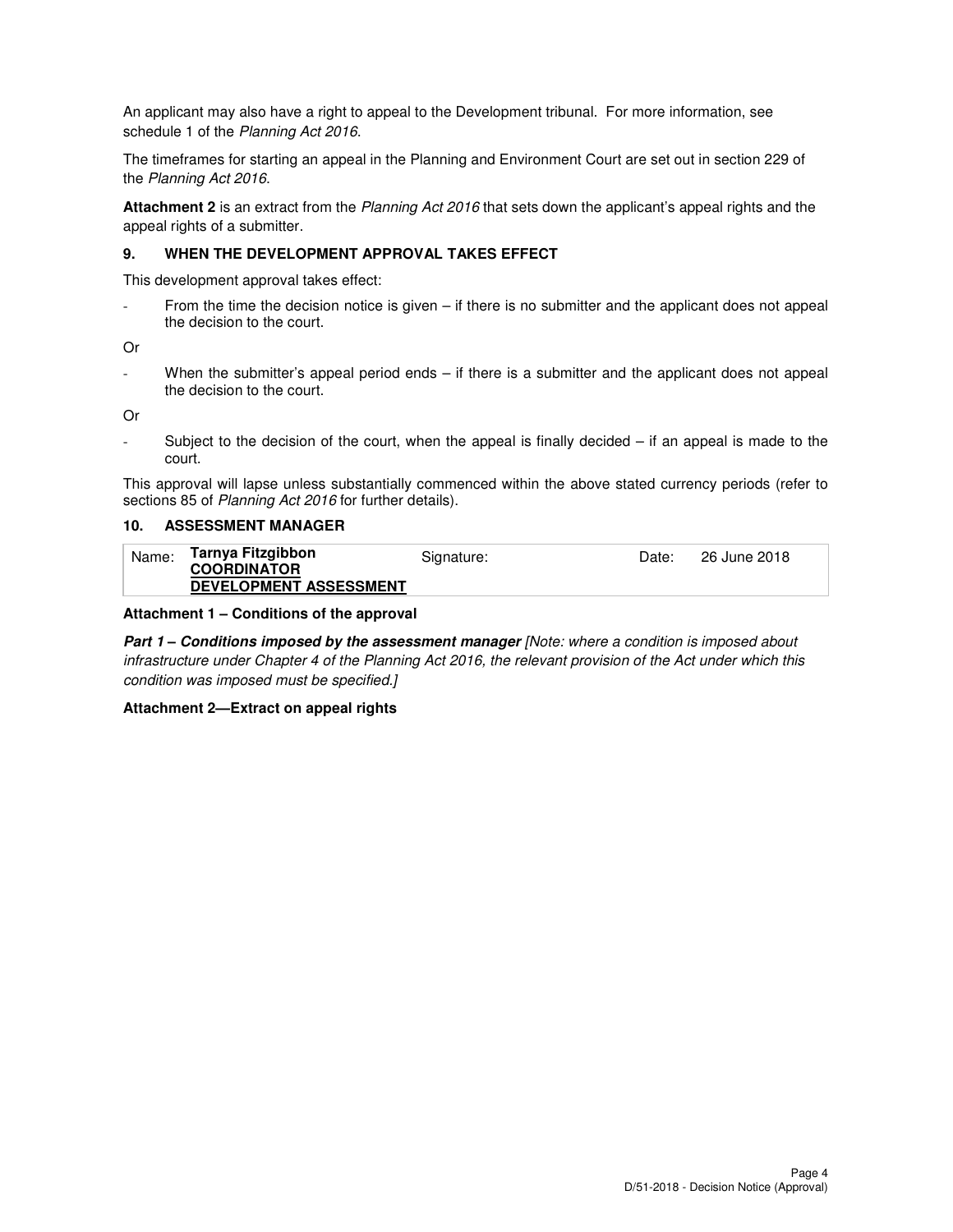

## **Attachment 1 – Part 1 Rockhampton Regional Council Conditions**

Planning Act 2016

## 1.0 ADMINISTRATION

- 1.1 The Developer and his employee, agent, contractor or invitee is responsible for ensuring compliance with the conditions of this development approval.
- 1.2 Where these Conditions refer to "Council" in relation to requiring Council to approve or to be satisfied as to any matter, or conferring on the Council a function, power or discretion, that role may be fulfilled in whole or in part by a delegate appointed for that purpose by the Council.
- 1.3 All conditions, works, or requirements of this development approval must be undertaken, completed, and be accompanied by a Compliance Certificate for any operational works required by this development approval:
	- 1.3.1 to Council's satisfaction;
	- 1.3.2 at no cost to Council; and
	- 1.3.3 prior to the commencement of the use

unless otherwise stated.

- 1.4 Infrastructure requirements of this development approval must be contributed to the relevant authorities, where applicable, at no cost to Council, prior to the commencement of the use, unless otherwise stated.
- 1.5 The following further Development Permits must be obtained prior to the commencement of any works associated with their purposes:
	- 1.5.1 Operational Works:
		- (i) Road Works;
		- (ii) Water Works;
		- (iii) Stormwater Works;
		- (iv) Roof and Allotment Drainage;
		- (v) Site Works;
	- 1.5.2 Plumbing and Drainage Works; and
	- 1.5.3 Building Works.
- 1.6 All Development Permits for Operational Works and Plumbing and Drainage Works must be obtained prior to the issue of a Development Permit for Building Works.
- 1.7 All works must be designed, constructed and maintained in accordance with the relevant Council policies, guidelines and standards, unless otherwise stated.
- 1.8 All engineering drawings/specifications, design and construction works must be in accordance with the requirements of the relevant Australian Standards and must be approved, supervised and certified by a Registered Professional Engineer of Queensland.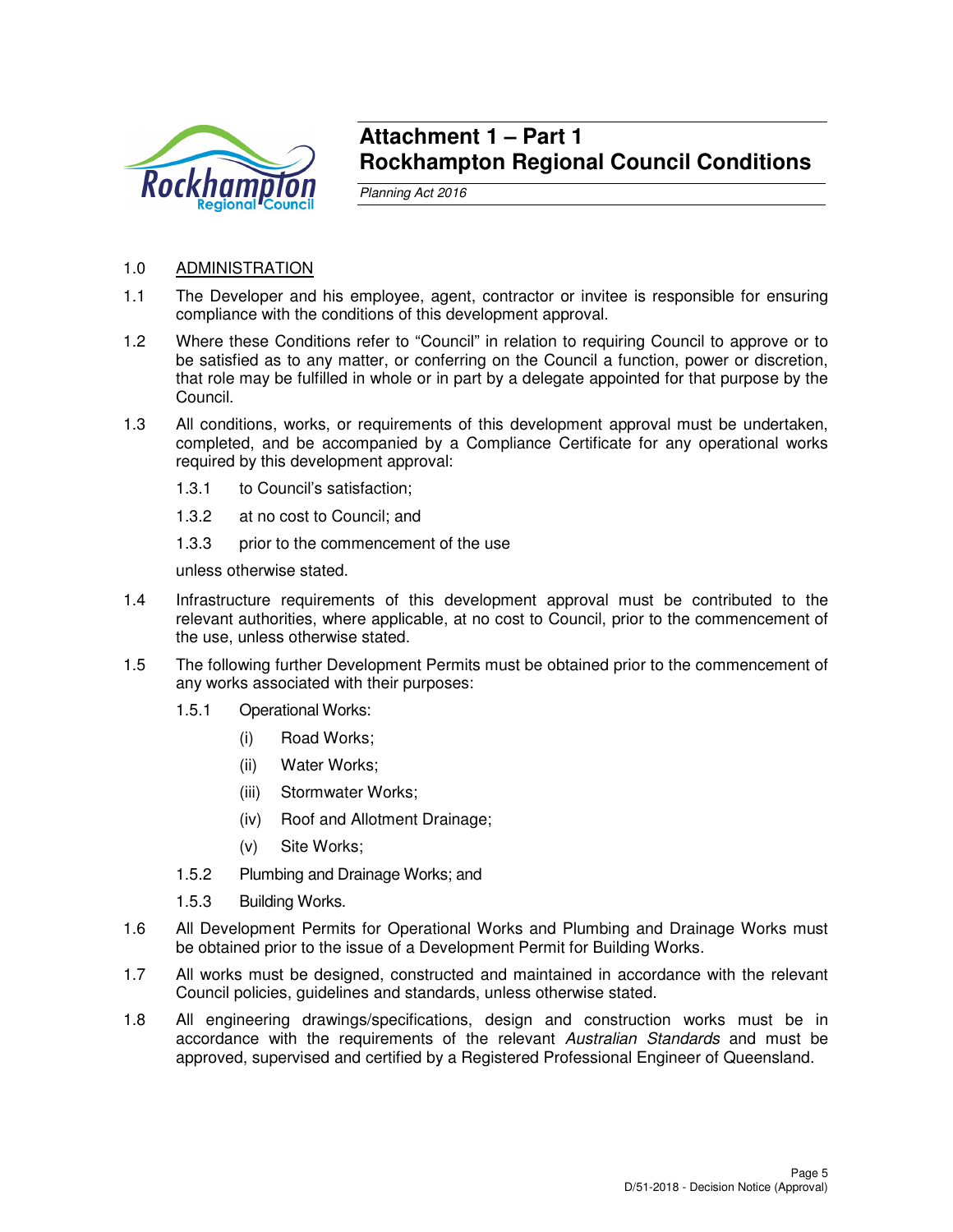## 2.0 APPROVED PLANS AND DOCUMENTS

2.1 The approved development must be completed and maintained generally in accordance with the approved plans and documents, except where amended by any condition of this development approval:

| <b>Plan/Document Name</b>                                               | <b>Plan/Document Reference</b> | Dated           |
|-------------------------------------------------------------------------|--------------------------------|-----------------|
| Site Plan - Project Specifications                                      | S-01 Rev B                     | 14 May 2018     |
| <b>Existing Overall Site Plans</b>                                      | S-02 Rev B                     | 14 May 2018     |
| Overall Site Plan                                                       | $S-0.3$ Rev B                  | 14 May 2018     |
| <b>Existing Site Plan</b>                                               | S-04 Rev B                     | 14 May 2018     |
| Proposed Site Plan                                                      | $S-05$ Rev B                   | 14 May 2018     |
| <b>Existing Level Plan</b>                                              | S-06 Rev B                     | 14 May 2018     |
| Proposed Part Site Plan                                                 | S-07 Rev B                     | 14 May 2018     |
| <b>Sections and Details</b>                                             | $S-08$ Rev B                   | 14 May 2018     |
| Proposed Part Site Plan 1                                               | S-09 Rev B                     | 14 May 2018     |
| Proposed Part Site Plan 2                                               | S-10 Rev B                     | 14 May 2018     |
| Geotechnical Investigation Proposed<br><b>Hockey Field</b>              | R <sub>18</sub> -107A          | 26 April 2018   |
| Kalka Shads Hockey Complex -<br>Second Filed Flood Impact<br>Assessment | 60534898 Rev A                 | 1 February 2018 |

- 2.2 Where there is any conflict between the conditions of this development approval and the details shown on the approved plans and documents, the conditions of this development approval must prevail.
- 2.3 Where conditions require the above plans or documents to be amended, the revised document(s) must be submitted for approval by Council prior to the submission of an application for a Development Permit for Operational Works.
- 3.0 ROAD WORKS
- 3.1 A Development Permit for Operational Works (road works) must be obtained prior to the commencement of any road works required by this development approval.
- 3.2 All road works must be designed and constructed in accordance with the approved plans (refer to condition 2.1), Capricorn Municipal Development Guidelines, and relevant Australian Standards and Austroads Guidelines, and the provisions of a Development Permit for Operational Works (road works).
- 3.3 Approximately 10 metres of the Mason Street road embankment must be removed as per the requirements of the Flood Impact Assessment and in accordance with the approved plans (refer to condition 2.1).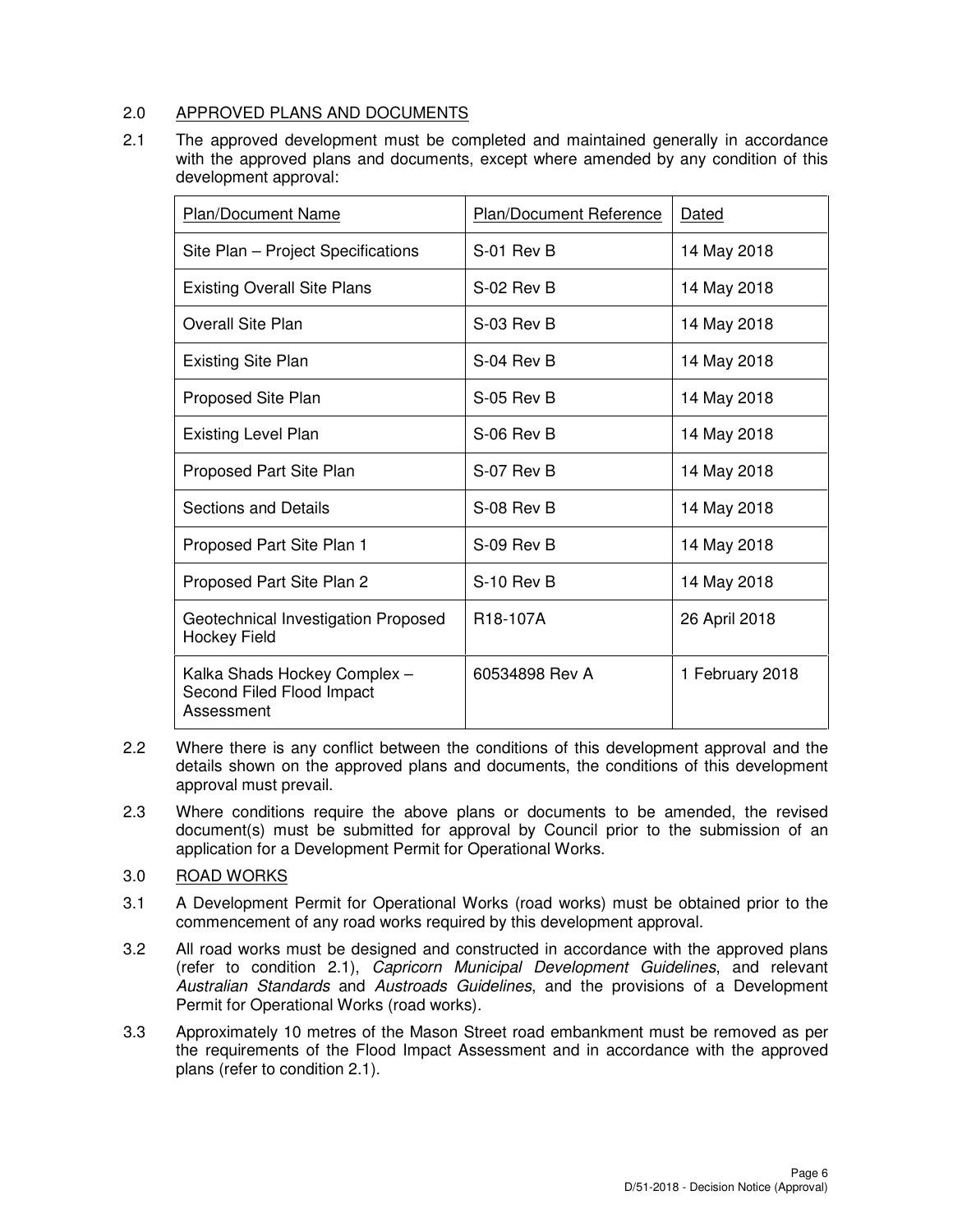## 4.0 SEWERAGE WORKS

- 4.1 All sewerage works must be designed and constructed in accordance with the approved plans (refer to condition 2.1), Capricorn Municipal Development Guidelines, Water Supply (Safety and Reliability) Act 2008, and Plumbing and Drainage Act 2002.
- 4.2 The development must be connected to Council's reticulated sewerage network.
- 4.3 All proposed sewerage infrastructure within the site is to be privately owned and maintained.
- 4.4 Any sewerage access chamber located within a park or reserve, or below a ten per cent (10%) Annual exceedance probability flood level must be provided with bolt down lids.
- 4.5 The finished sewerage access chambers surface must be at a sufficient level to avoid ponding of stormwater above the top of the chamber. A heavy duty trafficable lid must be provided in the trafficable area.
- 4.6 Sewer connections located within trafficable areas must be raised or lowered to suit the finished surface levels and must be provided with heavy duty trafficable lids.

## 5.0 WATER WORKS

- 5.1 A Development Permit for Operational Works (water works) must be obtained prior to the commencement of any water works required by this development approval.
- 5.2 All water works must be designed and constructed in accordance with the approved plans (refer to condition 2.1), Capricorn Municipal Development Guidelines, Water Supply (Safety and Reliability) Act 2008, and Plumbing and Drainage Act 2002 and the provisions of a Development Permit for Operational Works (water works).
- 5.3 The development must be connected to Council's reticulated water network.
- 5.4 The existing 100 millimetre diameter water main must be extended along Mason Street, to provide a connection to the development site.
- 5.5 Adequate domestic and fire fighting protection must be provided to the development, and must be certified by a hydraulic engineer or other suitably qualified person.
- 5.6 Any aboveground water meters must be adequately protected.
- 6.0 PLUMBING AND DRAINAGE WORKS
- 6.1 A Development Permit for Plumbing and Drainage Works must be obtained for the development.
- 6.2 All internal plumbing and drainage works must be designed and constructed in accordance with the approved plans (refer to condition 2.1), Capricorn Municipal Development Guidelines, Water Supply (Safety and Reliability) Act 2008, Plumbing and Drainage Act 2002, and Council's Plumbing and Drainage Policies and the provisions of a Development Permit for Plumbing and Drainage Works.
- 6.3 Alteration, disconnection or relocation of internal plumbing and sanitary drainage works associated with the existing buildings/structures must be in accordance with regulated work under the Plumbing and Drainage Act 2002 and Council's Plumbing and Drainage Policies.
- 6.4 All sanitary drainage works must comply with Australian Plumbing and Drainage Standard AS3500 Part 2 section 3 and 4 for flood affected areas.

## 7.0 STORMWATER WORKS

- 7.1 A Development Permit for Operational Works (stormwater works) must be obtained prior to the commencement of any stormwater works required by this development approval.
- 7.2 All stormwater drainage works must be designed and constructed in accordance with the approved plans (refer to condition 2.1), Queensland Urban Drainage Manual, Capricorn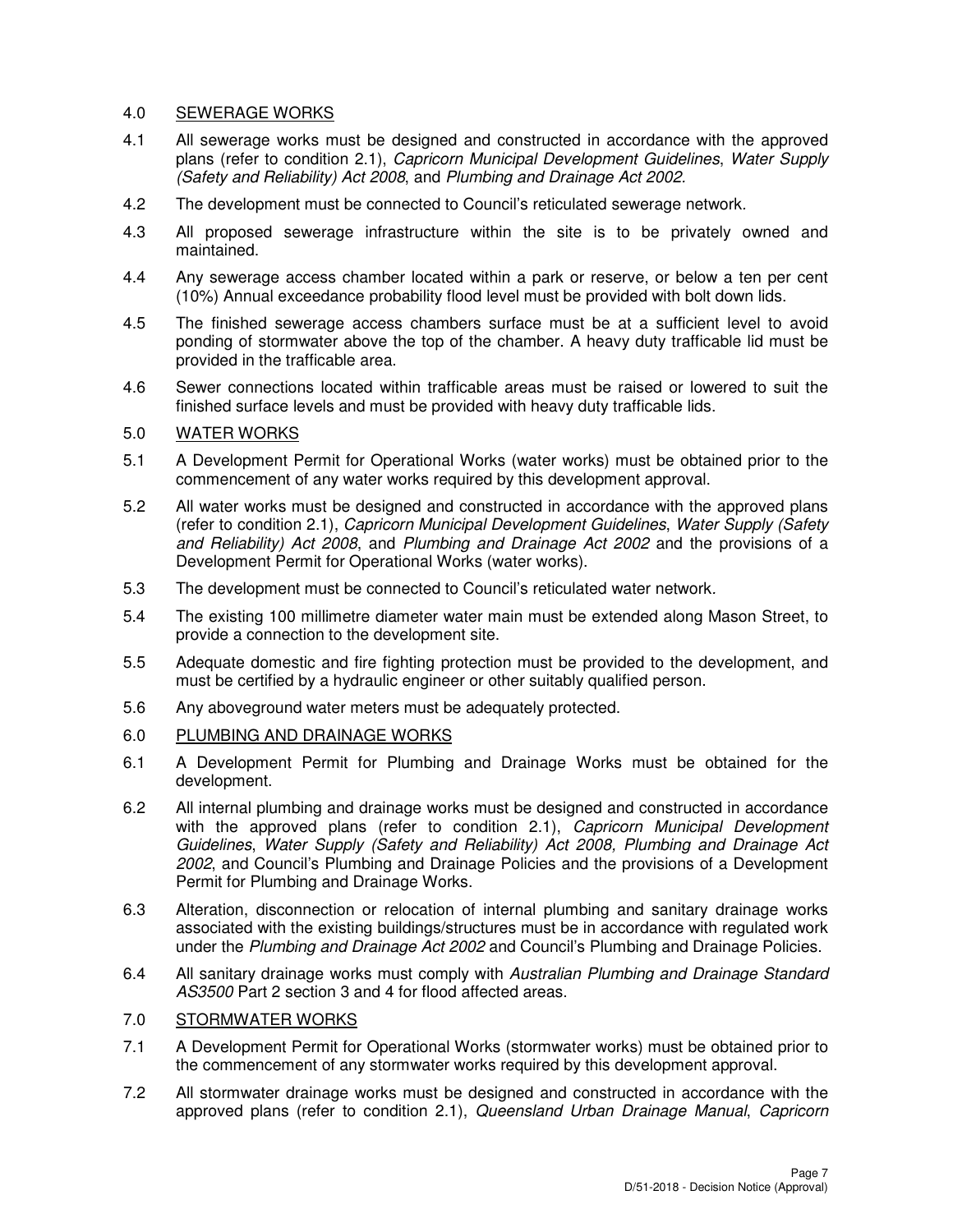Municipal Development Guidelines, and sound engineering practice and the provisions of a Development Permit for Operational Works (stormwater works).

- 7.3 All stormwater must drain to a demonstrated lawful point of discharge and must not adversely affect surrounding land or infrastructure in comparison to the pre-development conditions, including but not limited to blocking, altering or diverting existing stormwater runoff patterns or having the potential to cause damage to other infrastructure.
- 7.4 The potential pollutants in stormwater discharged from the development site are managed in accordance with current water quality best industry practices and in accordance with State Planning Policy 2017.
- 7.5 Proposed stormwater channels must be designed and constructed in accordance with the approved Flood Impact Assessment report (refer to condition 2.1) conclusions and recommendations.

#### 8.0 ROOF AND ALLOTMENT DRAINAGE WORKS

- 8.1 A Development Permit for Operational Works (roof and allotment drainage works) must be obtained prior to the commencement of any drainage works on the development site.
- 8.2 All roof and allotment drainage works must be designed and constructed in accordance with the approved plans (refer to condition 2.1), Queensland Urban Drainage Manual, Capricorn Municipal Development Guidelines, and sound engineering practice and the provisions of a Development Permit for Operational Works (roof and allotment drainage works).
- 8.3 All roof and allotment runoff from the development must be directed to a lawful point of discharge and must not restrict, impair or change the natural flow of runoff water or cause a nuisance to surrounding land or infrastructure.

## 9.0 SITE WORKS

- 9.1 A Development Permit for Operational Works (site works) must be obtained prior to the commencement of any site works on the development site.
- 9.2 Any application for a Development Permit for Operational Works (site works) must be accompanied by an earthworks plan that clearly identifies the following:
	- 9.2.1 the location of cut and/or fill;
	- 9.2.2 the type of fill to be used and the manner in which it is to be compacted;
	- 9.2.3 the quantum of fill to be deposited or removed and finished cut and/or fill levels;
	- 9.2.4 details of any proposed access routes that are intended to be used to transport fill to or from the development site; and
	- 9.2.5 the maintenance of access roads to and from the development site so that they are free of all cut and/or fill material and cleaned as necessary.
- 9.3 All earthworks must be undertaken in accordance with Australian Standard AS3798 "Guidelines on earthworks for commercial and residential developments".
- 9.4 Site works must be constructed such that they do not, at any time, in any way restrict, impair or change the natural flow of runoff water, or cause a nuisance or worsening to surrounding land or infrastructure.
- 9.5 Site Works must be designed and constructed in accordance with the approved Flood Impact Assessment report (refer to condition 2.1) conclusions and recommendations.
- 9.6 Retaining structures above one (1) metre in height that are not incidental works to a Development Permit for Building Works, must not be constructed unless separately and specifically certified by a Registered Professional Engineer of Queensland and must be approved as part of a Development Permit for Operational Works (site works).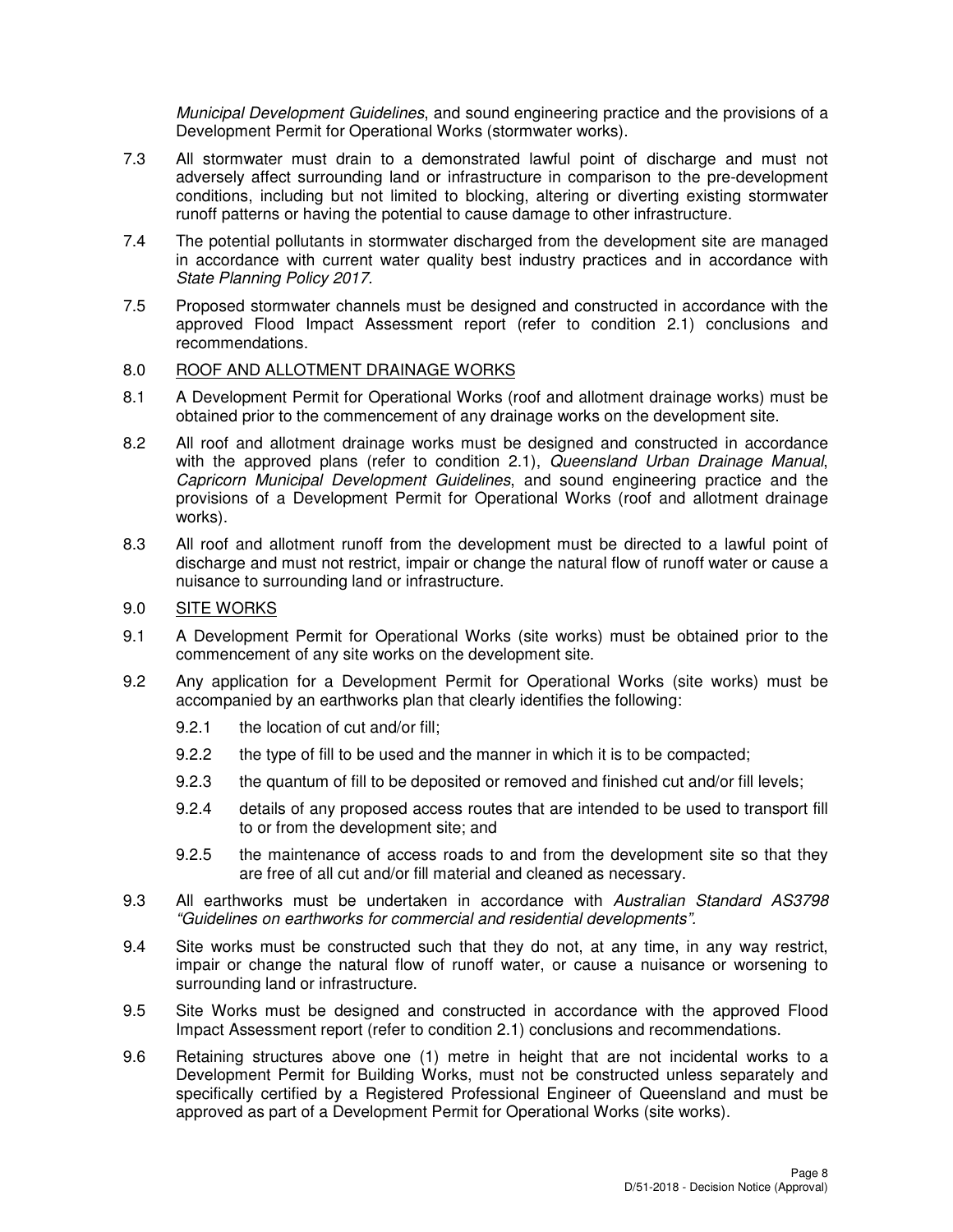9.7 If any retaining structures close to or crossing sewerage infrastructure must comply with Queensland Development Code, Mandatory Part 1.4 "Building over or near relevant infrastructure." The structure must be self-supporting and no additional load must be applied to Council's sewerage infrastructure.

## 10.0 BUILDING WORKS

- 10.1 A separate Development Permit for Building Works must be obtained for the development.
- 10.2 All electrical and telecommunication services and utilities connected to the property, including electrical outlets, must be designed and installed at such a height that they are a minimum of 500 millimetres above a one per cent (1%) Annual exceedance probability flood level.

## 11.0 GEOTECHNICAL

11.1 All construction works must be designed and completed in accordance with the recommendations in the Geotechnical Investigation report (refer to condition 2.1).

## 12.0 ELECTRICITY

12.1 Electricity services must be provided to the development in accordance with the standards and requirements of the relevant service provider.

## 13.0 TELECOMMUNICATIONS

13.1 Telecommunications services must be provided to the development in accordance with the standards and requirements of the relevant service provider. Unless otherwise stipulated by telecommunications legislation at the time of installation, this includes all necessary pits and pipes, and conduits that provide a connection to the telecommunications network.

## 14.0 ASSET MANAGEMENT

- 14.1 Any alteration necessary to electricity, telephone, water mains, sewerage mains, and/or public utility installations resulting from the development or in connection with the development, must be undertaken and completed at no cost to Council.
- 14.2 Any damage to existing stormwater, water supply and sewerage infrastructure, kerb and channel, pathway or roadway (including removal of concrete slurry from public land and Council infrastructure), that occurs while any works are being carried out in association with this development approval must be repaired at full cost to the developer. This includes the reinstatement of any existing traffic signs or pavement markings that may have been removed or damaged.
- 14.3 'As Constructed' information pertaining to assets to be handed over to Council and those which may have an impact on Council's existing and future assets must be provided prior to the commencement of the use. This information must be provided in accordance with the Asset Design and As Constructed Manual (ADAC).

#### 15.0 ENVIRONMENTAL HEALTH

- 15.1 Any lighting devices associated with the development, such as sensory lighting, must be positioned on the development site and shielded so as not to cause glare or other nuisance to nearby residents and motorists. Night lighting must be designed, constructed and operated in accordance with Australian Standard AS4282 "Control of the obtrusive effects of outdoor lighting".
- 15.2 Noise emitted from the activity must not cause an environmental nuisance.
- 15.3 Operations on the site must have no significant impact on the amenity of adjoining premises or the surrounding area due to the emission of light, noise or dust.

## 16.0 OPERATING PROCEDURES

16.1 All construction materials, waste, waste skips, machinery and contractors' vehicles must be located and stored or parked within the development site. Storage of materials or parking of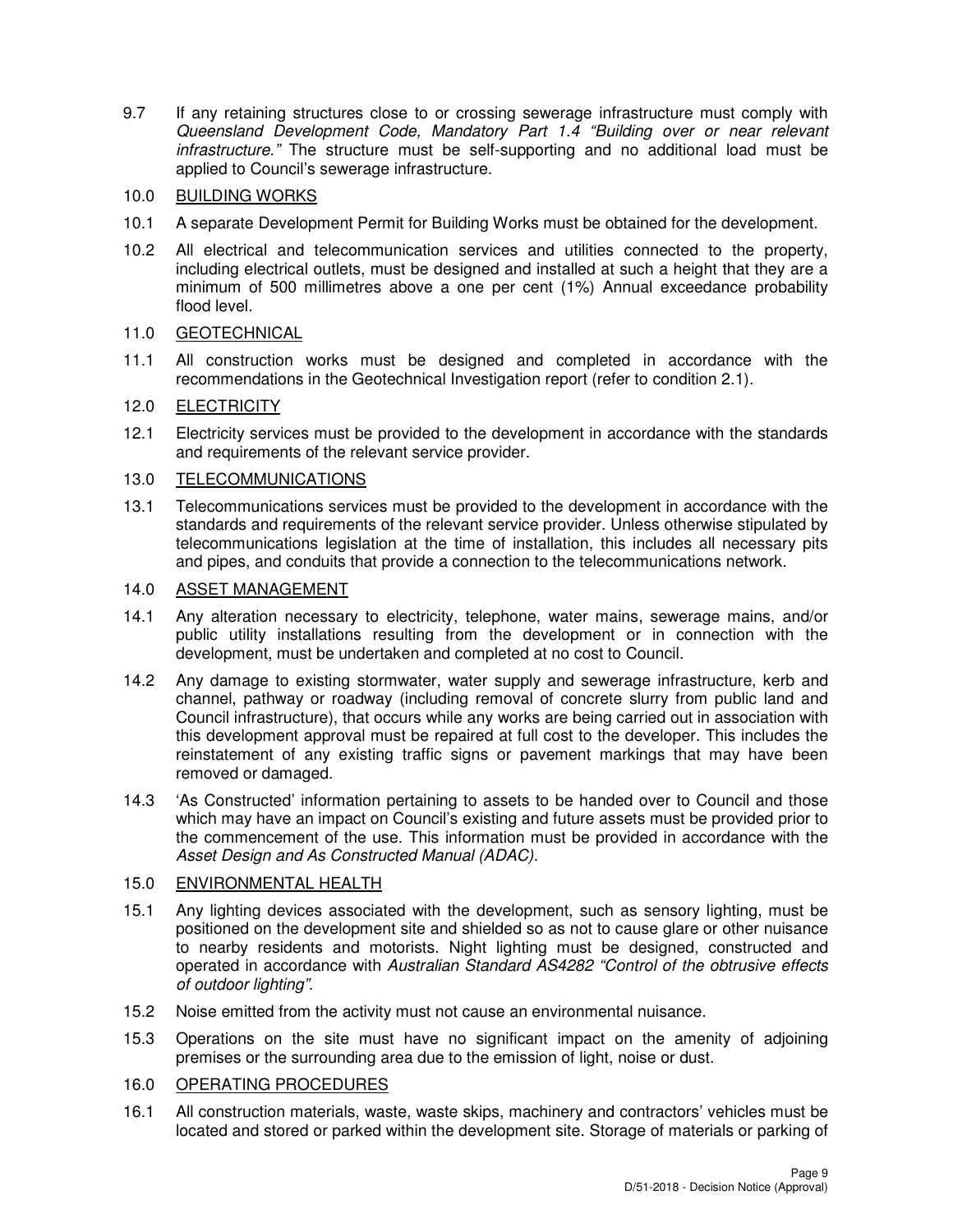construction machinery or contractors' vehicles must not occur within Water Street or Mason Street.

#### ADVISORY NOTES

## NOTE 1. Aboriginal Cultural Heritage

It is advised that under section 23 of the Aboriginal Cultural Heritage Act 2003, a person who carries out an activity must take all reasonable and practicable measures to ensure the activity does not harm Aboriginal cultural heritage (the "cultural heritage duty of care"). Maximum penalties for breaching the duty of care are listed in the Aboriginal cultural heritage legislation. The information on Aboriginal cultural heritage is available on the Department of Aboriginal and Torres Strait Islander and Partnerships website www.datsip.qld.gov.au.

## NOTE 2. Asbestos Removal

Any demolition and/or removal works involving asbestos materials must be undertaken in accordance with the requirements of the Work Health and Safety Act 2011 and Public Health Act 2005.

## NOTE 3. General Environmental Duty

General environmental duty under the *Environmental Protection Act 1994* prohibits unlawful environmental nuisance caused by noise, aerosols, particles, dust, ash, fumes, light, odour or smoke beyond the boundaries of the development site during all stages of the development including earthworks, construction and operation.

## NOTE 4. General Safety Of Public During Construction

The Work Health and Safety Act 2011 and Manual of Uniform Traffic Control Devices must be complied with in carrying out any construction works, and to ensure safe traffic control and safe public access in respect of works being constructed on a road.

#### NOTE 5. Off-road Bicycle Route

The existing off-road recreational bicycle route within the subject site must be retained.

#### NOTE 6. Statutory Approvals

All necessary statutory approvals for the works associated with the Frenchman Creek banks (including from the State), must be obtained prior to commencement of any works within the site, if required.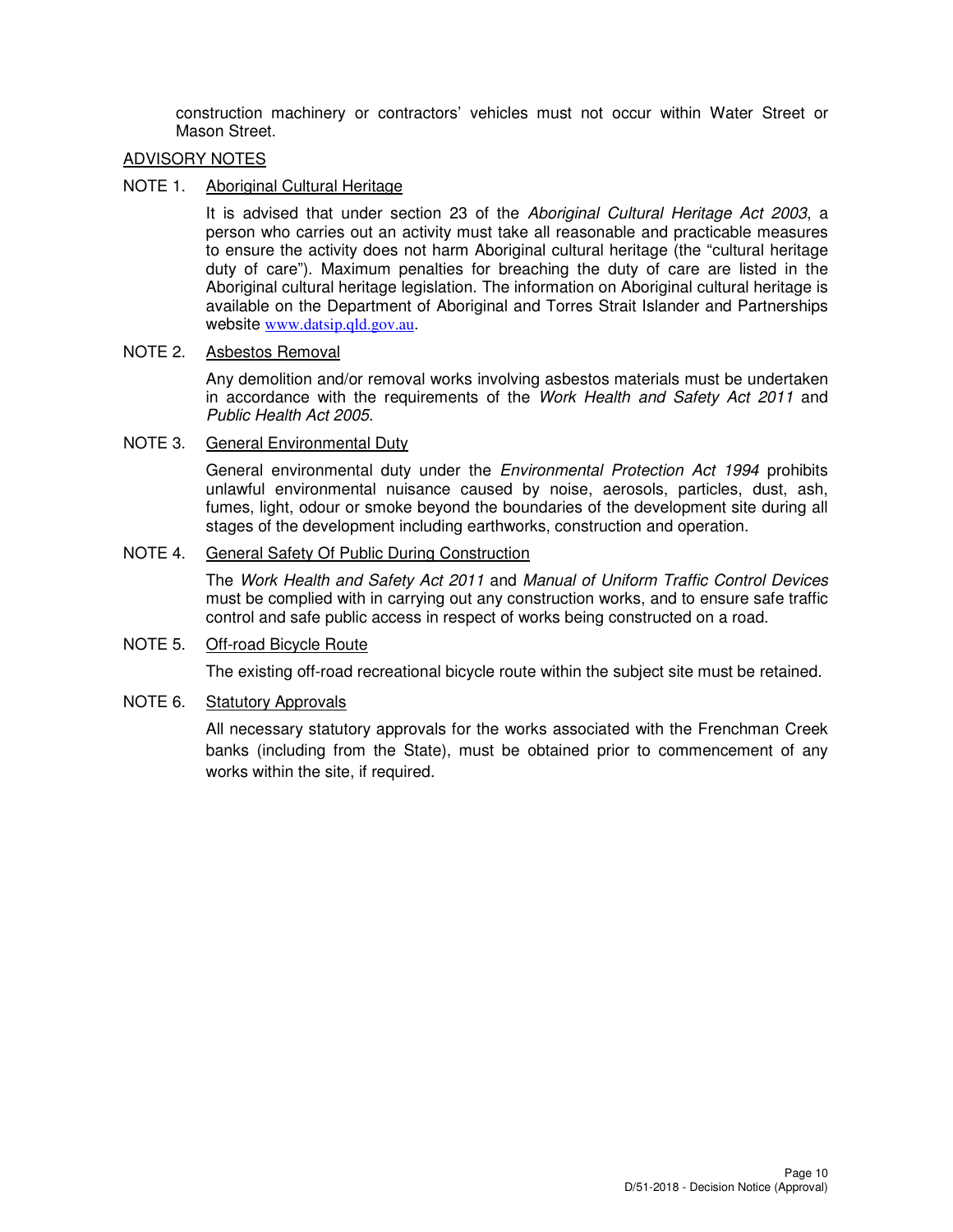

# **Attachment 2 - Appeal Rights**

PLANNING ACT 2016

The following is an extract from the Planning Act 2016 (Chapter 6)

#### **Appeal rights**

#### **229 Appeals to tribunal or P&E Court**

- (1) Schedule 1 states—
	- (a) matters that may be appealed to— (i) either a tribunal or the P&E Court; or (ii) only a tribunal; or (iii) only the P&E Court; and
	- (b) the person—
		- (i) who may appeal a matter (the **appellant**); and
		- (ii) who is a respondent in an appeal of the matter; and (iii) who is a co-respondent in an appeal of the matter; and
		- (iv) who may elect to be a co-respondent in an appeal of the matter.
- (2) An appellant may start an appeal within the appeal period.
- (3) The **appeal period** is—
	- (a) for an appeal by a building advisory agency—10 business days after a decision notice for the decision is given to the agency or
	- (b) for an appeal against a deemed refusal—at any time after the deemed refusal happens; or
	- (c) for an appeal against a decision of the Minister, under chapter 7, part 4, to register premises or to renew the registration of premises—20 business days after a notice is published under section 269(3)(a) or (4); or
	- (d) for an appeal against an infrastructure charges notice— 20 business days after the infrastructure charges notice is given to the person; or
	- (e) for an appeal about a deemed approval of a development application for which a decision notice has not been given—30 business days after the applicant gives the deemed approval notice to the assessment manager; or
	- (f) for any other appeal—20 business days after a notice of the decision for the matter, including an enforcement notice, is given to the person.
	- Note—

See the P&E Court Act for the court's power to extend the appeal period.

- (4) Each respondent and co-respondent for an appeal may be heard in the appeal.
- (5) If an appeal is only about a referral agency's response, the assessment manager may apply to the tribunal or P&E Court to withdraw from the appeal.
- (6) To remove any doubt, it is declared that an appeal against an infrastructure charges notice must not be about—
	- (a) the adopted charge itself; or
	- (b) for a decision about an offset or refund—
		- (i) the establishment cost of trunk infrastructure identified in a LGIP; or
		- (ii) the cost of infrastructure decided using the method
- included in the local government's charges resolution. **230 Notice of appeal**
- (1) An appellant starts an appeal by lodging, with the registrar of the tribunal or P&E Court, a notice of appeal that—
	- (a) is in the approved form; and
	- (b) succinctly states the grounds of the appeal.
- (2) The notice of appeal must be accompanied by the required fee.
- (3) The appellant or, for an appeal to a tribunal, the registrar must, within the service period, give a copy of the notice of appeal to—
- (a) the respondent for the appeal; and
- (b) each co-respondent for the appeal; and
- (c) for an appeal about a development application under schedule 1, table 1, item 1—each principal submitter for the development application; and
- (d) for an appeal about a change application under schedule 1, table 1, item 2—each principal submitter for the change application; and
- (e) each person who may elect to become a co-respondent for the appeal, other than an eligible submitter who is not a principal submitter in an appeal under paragraph  $(c)$  or  $(d)$ ; and
- (f) for an appeal to the P&E Court—the chief executive; and
- (g) for an appeal to a tribunal under another Act—any other person who the registrar considers appropriate.
- (4) The **service period** is—
	- (a) if a submitter or advice agency started the appeal in the P&E Court—2 business days after the appeal is started; or
	- (b) otherwise—10 business days after the appeal is started.
- (5) A notice of appeal given to a person who may elect to be a co-respondent must state the effect of subsection
- (6) A person elects to be a co-respondent by filing a notice of election, in the approved form, within 10 business days after the notice of appeal is given to the person*.*
- **231 Other appeals**
- (1) Subject to this chapter, schedule 1 and the P&E Court Act, unless the Supreme Court decides a decision or other matter under this Act is affected by jurisdictional error, the decision or matter is non-appealable.
- (2) The Judicial Review Act 1991, part 5 applies to the decision or matter to the extent it is affected by jurisdictional error.
- (3) A person who, but for subsection (1) could have made an application under the Judicial Review Act 1991 in relation to the decision or matter, may apply under part 4 of that Act for a statement of reasons in relation to the decision or matter.
- (4) In this section— **decision** includes—
	- (a) conduct engaged in for the purpose of making a decision; and
	- (b) other conduct that relates to the making of a decision; and
	- (c) the making of a decision or the failure to make a decision; and
	- (d) a purported decision; and
	- (e) a deemed refusal.

**non-appealable**, for a decision or matter, means the decision or matter—

- (a) is final and conclusive; and
- (b) may not be challenged, appealed against, reviewed, quashed, set aside or called into question in any other way under the Judicial Review Act 1991 or otherwise, whether by the Supreme Court, another court, a tribunal or another entity; and
- (c) is not subject to any declaratory, injunctive or other order of the Supreme Court, another court, a tribunal or another entity on any ground.

#### **232 Rules of the P&E Court**

- (1) A person who is appealing to the P&E Court must comply with the rules of the court that apply to the appeal.
- (2) However, the P&E Court may hear and decide an appeal even if the person has not complied with rules of the P&E Court.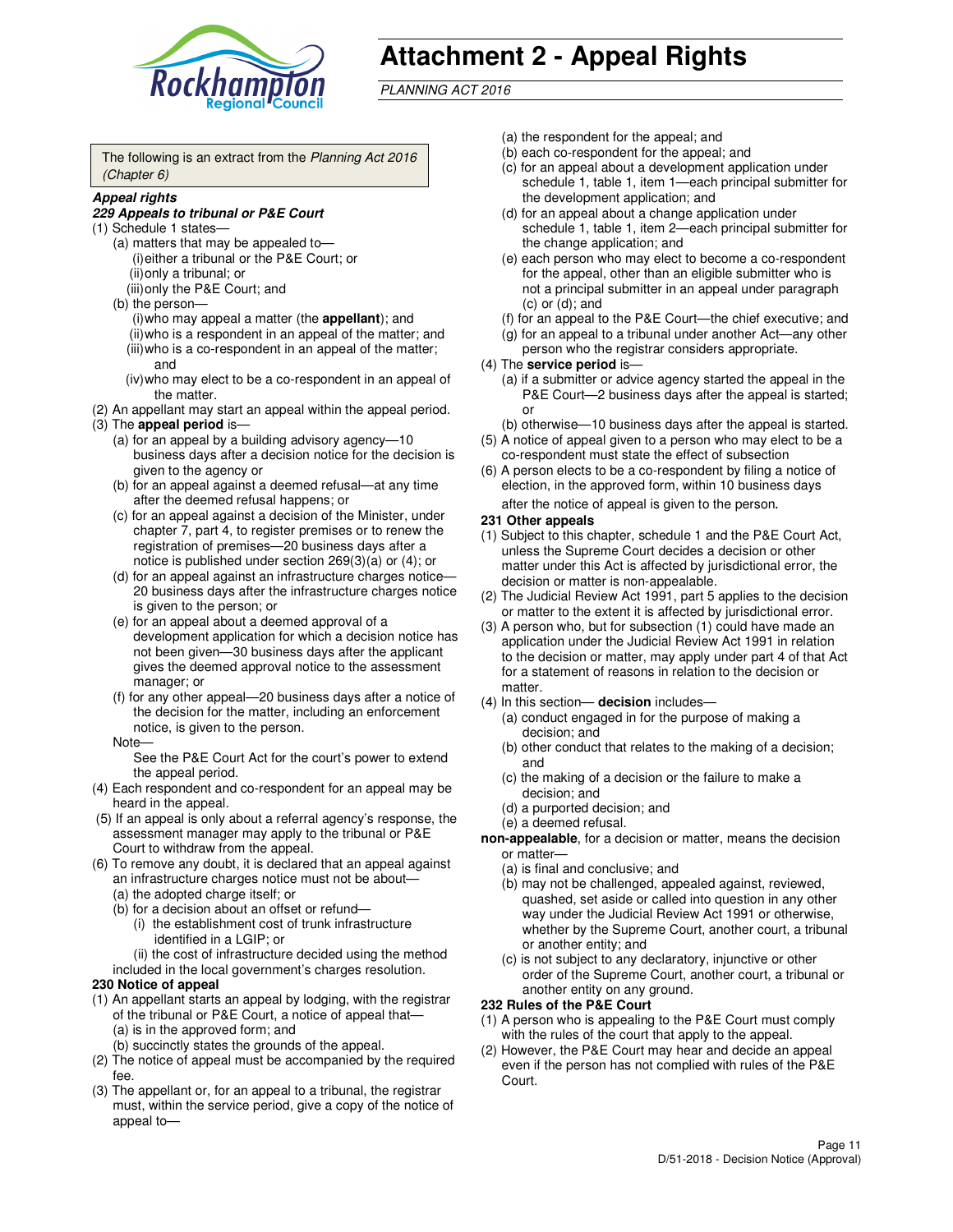

## **Appeal Rights**

PLANNING ACT 2016

## **Schedule 1**

## **Appeals section 229**

#### **1 Appeal rights and parties to appeals**

- (1) Table 1 states the matters that may be appealed to—(a) the P&E court; or (b) a tribunal.
- (2) However, table 1 applies to a tribunal only if the matter involves—
	- (a) the refusal, or deemed refusal of a development application, for—
	- (i) a material change of use for a classified building; or
	- (ii) operational work associated with building work, a retaining wall, or a tennis court; or
	- (b) a provision of a development approval for—
	- (i) a material change of use for a classified building; or
- (ii) operational work associated with building work, a retaining wall, or a tennis court; or
	- (c) if a development permit was applied for—the decision to give a preliminary approval for—
		- (i) a material change of use for a classified building; or
		- (ii) operational work associated with building work, a retaining wall, or a tennis court; or
	- (d) a development condition if—
		- (i) the development approval is only for a material change of use that involves the use of a building classified under the Building Code as a class 2 building; and
		- (ii) the building is, or is proposed to be, not more than 3 storeys; and
		- (iii) the proposed development is for not more than 60 sole-occupancy units; or
	- (e) a decision for, or a deemed refusal of, an extension application for a development approval that is only for a material change of use of a classified building; or
	- (f) a decision for, or a deemed refusal of, a change application for a development approval that is only for a material change of use of a classified building; or
	- (g) a matter under this Act, to the extent the matter relates to—
		- (i) the Building Act, other than a matter under that Act that may or must be decided by the Queensland Building and Construction Commission; or
		- (ii) the Plumbing and Drainage Act, part 4 or 5; or
	- (h) a decision to give an enforcement notice in relation to a matter under paragraphs (a) to (g); or
	- (i) a decision to give an infrastructure charges notice; or
	- (j) the refusal, or deemed refusal, of a conversion application; or
	- (k) a matter that, under another Act, may be appealed to the tribunal; or
	- (l) a matter prescribed by regulation.
- (3) Also, table 1 does not apply to a tribunal if the matter
	- involves—
	- (a) for a matter in subsection  $(2)(a)$  to  $(d)$ 
		- (i) a development approval for which the development application required impact assessment; and
		- (ii) a development approval in relation to which the assessment manager received a properly made submission for the development application; or
	- (b) a provision of a development approval about the identification or inclusion, under a variation approval, of a matter for the development.
- (4) Table 2 states the matters that may be appealed only to the P&E Court.
- (5) Table 3 states the matters that may be appealed only to the tribunal.
- (6) In each table—
	- (a) column 1 states the appellant in the appeal; and
	- (b) column 2 states the respondent in the appeal; and
	- (c) column 3 states the co-respondent (if any) in the appeal; and
	- (d) column 4 states the co-respondents by election (if any) in the appeal.
- $(7)$  If the chief executive receives a notice of appeal under section  $230(3)(f)$ , the chief executive may elect to be a corespondent in the appeal.

| Table 1<br>Appeals to the P&E Court and, for certain matters, to a tribunal                                      |                                                                                                                                |                                                                                          |                                                       |  |
|------------------------------------------------------------------------------------------------------------------|--------------------------------------------------------------------------------------------------------------------------------|------------------------------------------------------------------------------------------|-------------------------------------------------------|--|
| 1. Development applications<br>An appeal may be made against-<br>(c) a provision of the development approval; or | (a) the refusal of all or part of the development application; or<br>(b) the deemed refusal of the development application; or | (d) if a development permit was applied for-the decision to give a preliminary approval. |                                                       |  |
| Column 1                                                                                                         | Column 2                                                                                                                       | Column 3                                                                                 | Column 4                                              |  |
| Appellant                                                                                                        | Respondent                                                                                                                     | Co-respondent                                                                            | Co-respondent by election                             |  |
| (if any)<br>$($ if any $)$                                                                                       |                                                                                                                                |                                                                                          |                                                       |  |
| The applicant                                                                                                    | The assessment<br>manager                                                                                                      | If the appeal is about<br>a concurrence                                                  | 1 A concurrence agency that is<br>not a co-respondent |  |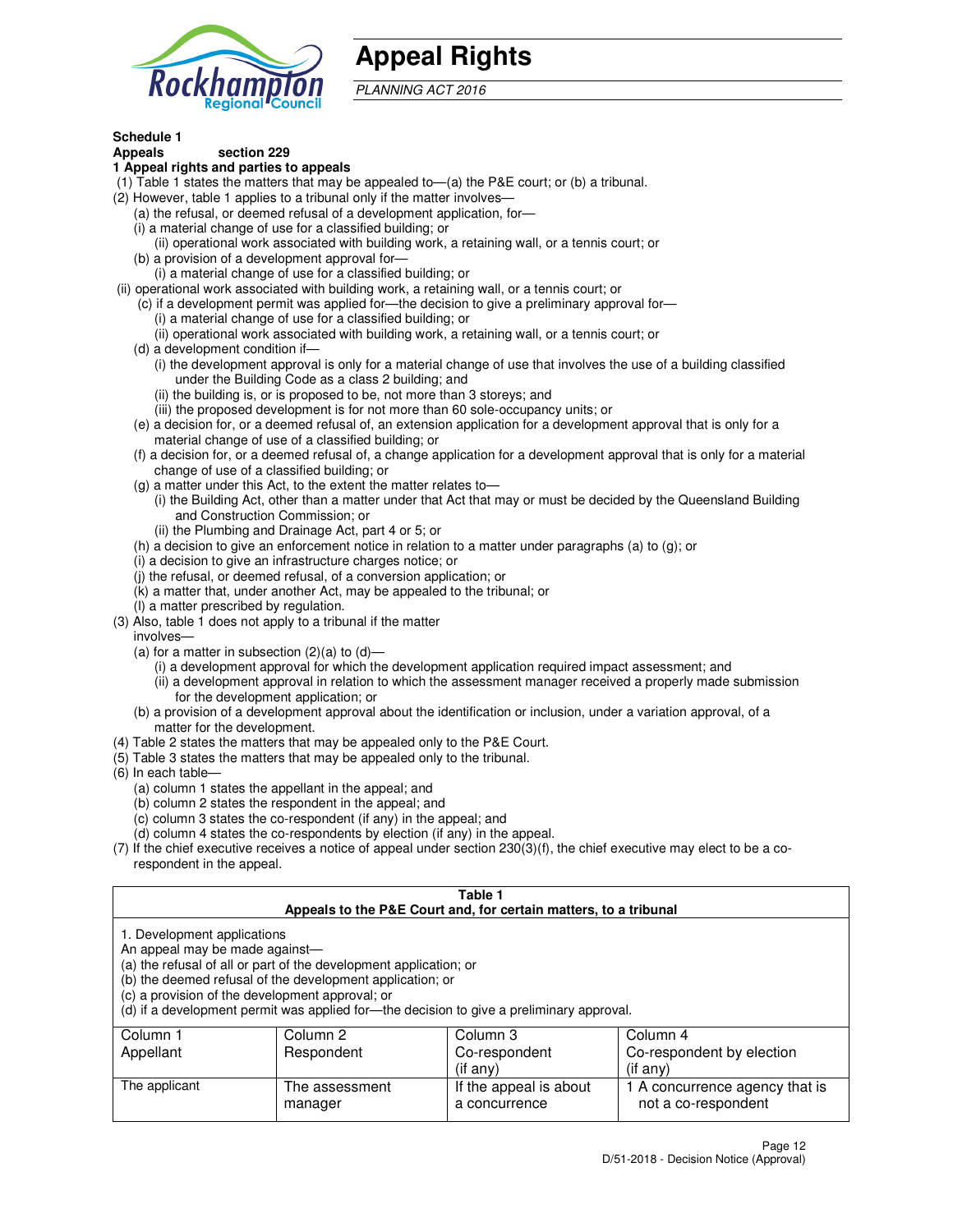| Table 1<br>Appeals to the P&E Court and, for certain matters, to a tribunal                                                                                                                             |                                                                                                                                                                                              |                                                                 |                                                                                                                                                                                                                                                                                                                                                 |  |  |
|---------------------------------------------------------------------------------------------------------------------------------------------------------------------------------------------------------|----------------------------------------------------------------------------------------------------------------------------------------------------------------------------------------------|-----------------------------------------------------------------|-------------------------------------------------------------------------------------------------------------------------------------------------------------------------------------------------------------------------------------------------------------------------------------------------------------------------------------------------|--|--|
|                                                                                                                                                                                                         |                                                                                                                                                                                              | agency's referral<br>response-the<br>concurrence agency         | 2 If a chosen Assessment<br>manager is the respondent-<br>the prescribed assessment<br>manager<br>3 Any eligible advice agency for<br>the application<br>4 Any eligible submitter for the<br>application                                                                                                                                        |  |  |
| 2. Change applications<br>An appeal may be made against-<br>(b) a deemed refusal of a change application.                                                                                               |                                                                                                                                                                                              |                                                                 | (a) a responsible entity's decision for a change application, other than a decision made by the P&E court; or                                                                                                                                                                                                                                   |  |  |
| Column 1<br>Appellant                                                                                                                                                                                   | Column <sub>2</sub><br>Respondent                                                                                                                                                            | Column <sub>3</sub><br>Co-respondent<br>(if any)                | Column 4<br>Co-respondent by election<br>(if any)                                                                                                                                                                                                                                                                                               |  |  |
| 1 The applicant<br>2 If the responsible<br>entity is the<br>assessment<br>manager-an<br>affected entity that<br>gave a pre-request<br>notice or response<br>notice                                      | The responsible<br>entity                                                                                                                                                                    | If an affected entity<br>starts the appeal-the<br>applicant     | 1 A concurrence agency for the<br>development application<br>2 If a chosen assessment<br>manager is the respondent-<br>the prescribed assessment<br>manager<br>3 A private certifier for the<br>development application<br>4 Any eligible advice agency for<br>the change application<br>5 Any eligible submitter for the<br>change application |  |  |
|                                                                                                                                                                                                         | 3. Extension applications<br>An appeal may be made against-<br>(a) the assessment manager's decision about an extension application; or<br>(b) a deemed refusal of an extension application. |                                                                 |                                                                                                                                                                                                                                                                                                                                                 |  |  |
| Column 1<br>Appellant                                                                                                                                                                                   | Column <sub>2</sub><br>Respondent                                                                                                                                                            | Column <sub>3</sub><br>Co-respondent<br>(if any)                | Column 4<br>Co-respondent by election<br>(if any)                                                                                                                                                                                                                                                                                               |  |  |
| 1 The applicant<br>1<br>For a matter other<br>2<br>than a deemed<br>refusal of an<br>extension<br>application $-$ a<br>concurrence<br>agency, other than<br>the chief executive,<br>for the application | The assessment<br>manager                                                                                                                                                                    | If a concurrence<br>agency starts the<br>appeal - the applicant | If a chosen assessment<br>manager is the respondent $-$ the<br>prescribed assessment manager                                                                                                                                                                                                                                                    |  |  |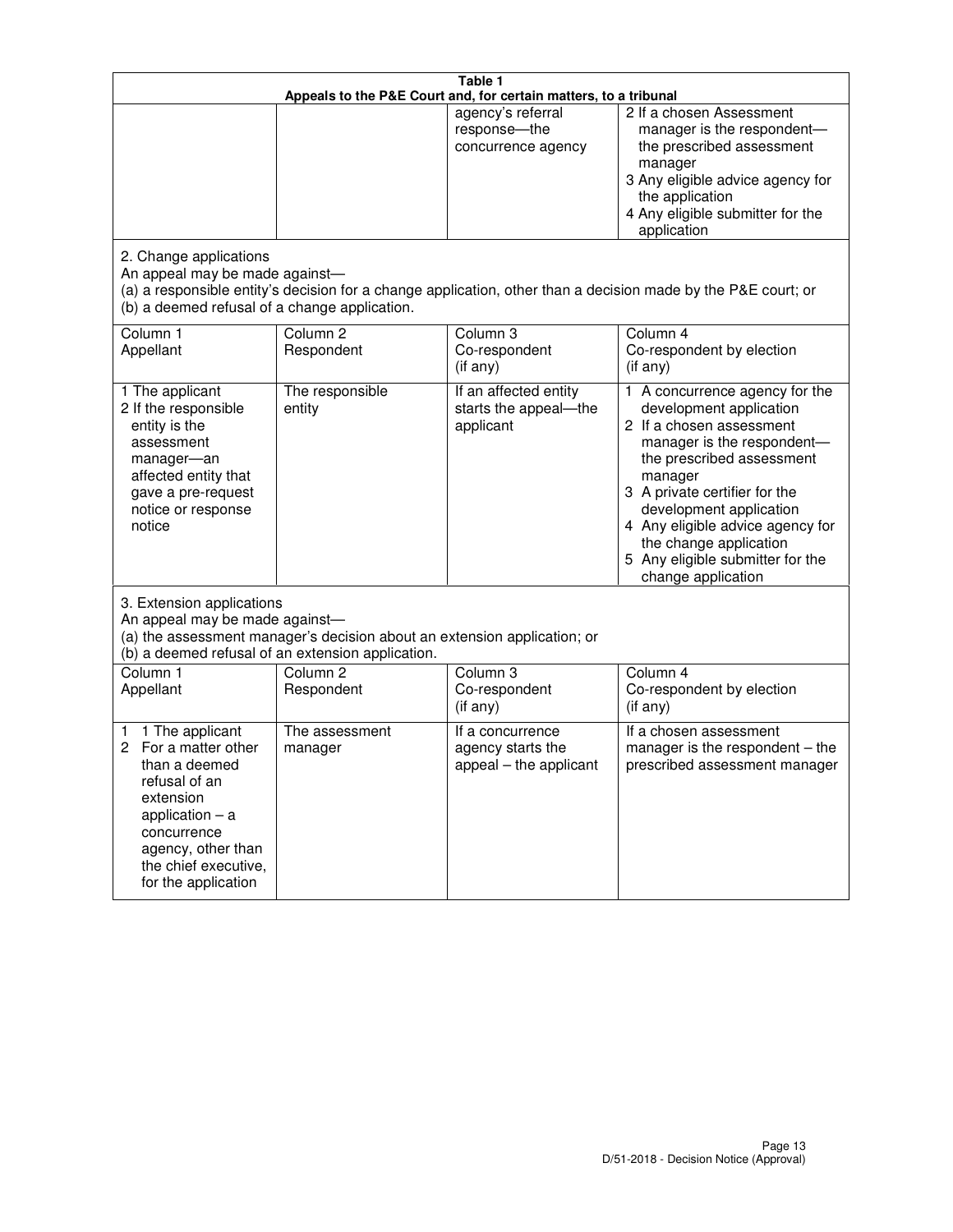#### **Table 1 Appeals to the P&E Court and, for certain matters, to a tribunal**

4. Infrastructure charges notices

An appeal may be made against an infrastructure charges notice on 1 or more of the following grounds

- a) The notice involved an error relating to
	- (i) The application of the relevant adopted charge; or

Examples of errors in applying an adopted charge –

- The incorrect application of gross floor area for a non-residential development
- Applying an incorrect 'use category', under a regulation, to the development
	- (i) The working out of extra demands, for section 120; or
	- (ii) An offset or refund; or
- b) The was no decision about an offset or refund; or
- c) If the infrastructure charges notice states a refund will be given the timing for giving the refund; or
- d) The amount of the charge is so unreasonable that no reasonable relevant local government could have imposed the amount.

| Column 1<br>Appellant                                    | Column 2<br>Respondent                                                    | Column 3<br>Co-respondent<br>$($ if any $)$ | Column 4<br>Co-respondent by election<br>$($ if any $)$ |
|----------------------------------------------------------|---------------------------------------------------------------------------|---------------------------------------------|---------------------------------------------------------|
| The person given the<br>Infrastructure charges<br>notice | The local government<br>that gave the<br>infrastructure charges<br>notice |                                             |                                                         |

5. Conversion applications

An appeal may be made against—

(a) the refusal of a conversion application; or

(b) a deemed refusal of a conversion application.

| Column 1<br>Appellant | Column 2<br>Respondent                                                  | Column 3<br>Co-respondent<br>$($ if any $)$ | Column 4<br>Co-respondent by election<br>$($ if any $)$ |
|-----------------------|-------------------------------------------------------------------------|---------------------------------------------|---------------------------------------------------------|
| The applicant         | The local government<br>to which the conversion<br>application was made |                                             |                                                         |

6. Enforcement notices

An appeal may be made against the decision to give an enforcement notice.

| Column 1<br>Appellant                      | Column 2<br>Respondent       | Column 3<br>Co-respondent<br>$($ if any $)$ | Column 4<br>Co-respondent by election<br>(if any)                                                                                                                          |
|--------------------------------------------|------------------------------|---------------------------------------------|----------------------------------------------------------------------------------------------------------------------------------------------------------------------------|
| The person given the<br>enforcement notice | The enforcement<br>authority |                                             | If the enforcement authority is<br>not the local government for<br>the premises in relation to which<br>the offence is alleged to have<br>happened-the local<br>government |

#### **Table 2 Appeals to the P&E Court only**

1. Appeals from tribunal

An appeal may be made against a decision of a tribunal, other than a decision under

section 252, on the ground of—

(a) an error or mistake in law on the part of the tribunal; or

(b) jurisdictional error.

| Column 1<br>Appellant                             | Column 2<br>Respondent                                    | Column 3<br>Co-respondent<br>(if any) | Column 4<br>Co-respondent by election<br>(if any) |
|---------------------------------------------------|-----------------------------------------------------------|---------------------------------------|---------------------------------------------------|
| A party to the<br>proceedings for the<br>decision | The other party to the<br>proceedings for the<br>decision | $\overline{\phantom{a}}$              |                                                   |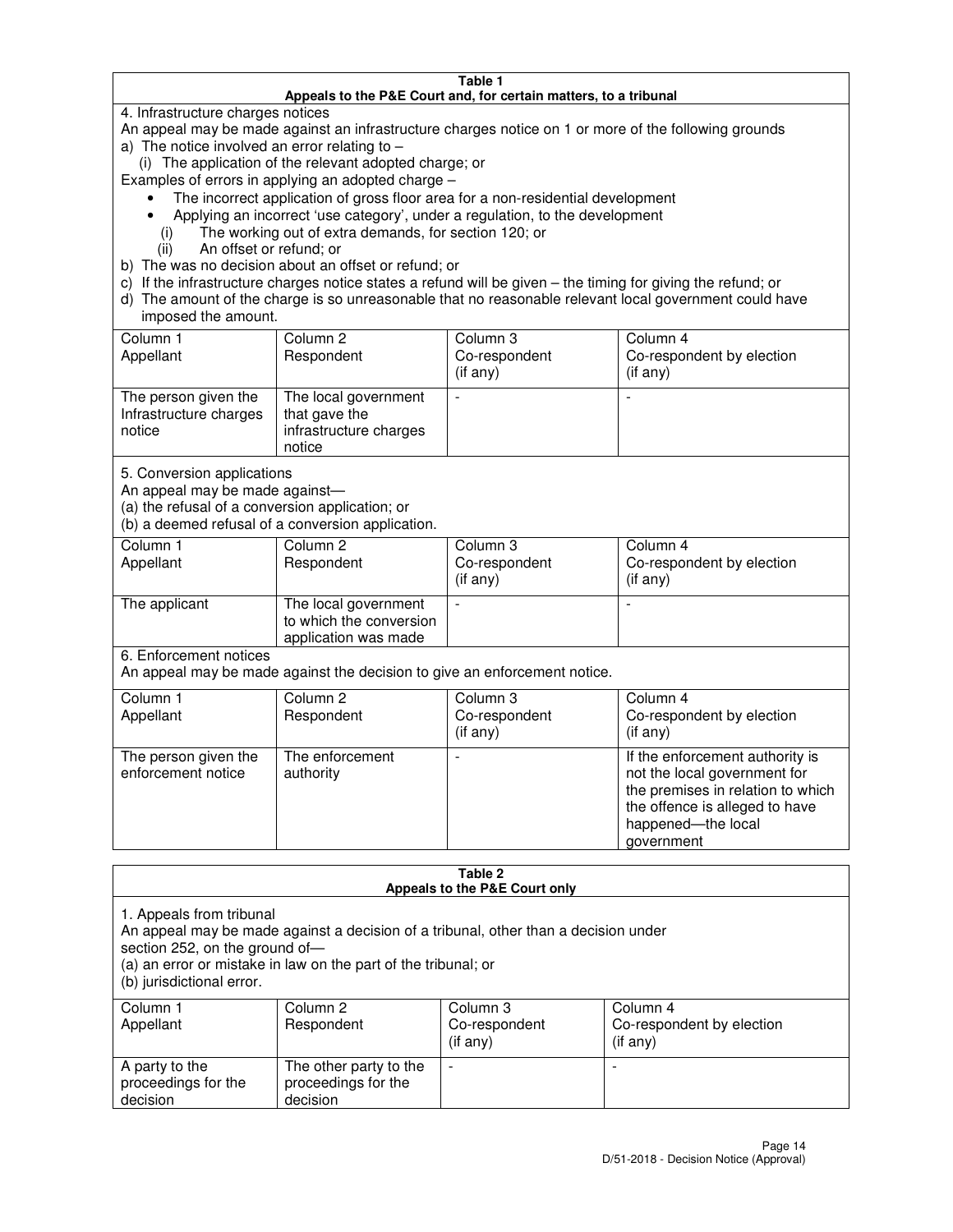#### **Table 2 Appeals to the P&E Court only**

2. Eligible submitter appeals

An appeal may be made against the decision to give a development approval, or an approval for a change application, to the extent that the decision relates to—

(a) any part of the development application for the development approval that required impact assessment; or (b) a variation request.

| Column 1<br>Appellant                                                                                                                                                                                                                                                                                                                                                                                              | Column 2<br>Respondent                                                                                                     | Column 3<br>Co-respondent<br>(if any)                                                                                     | Column 4<br>Co-respondent by election<br>(i f any)   |
|--------------------------------------------------------------------------------------------------------------------------------------------------------------------------------------------------------------------------------------------------------------------------------------------------------------------------------------------------------------------------------------------------------------------|----------------------------------------------------------------------------------------------------------------------------|---------------------------------------------------------------------------------------------------------------------------|------------------------------------------------------|
| 1 For a development<br>application-an<br>eligible submitter for<br>the development<br>application<br>2 For a change<br>application-an<br>eligible submitter for<br>the change<br>application                                                                                                                                                                                                                       | 1 For a development<br>application-the<br>assessment<br>manager<br>2 For a change<br>application-the<br>responsible entity | 1 The applicant<br>2 If the appeal is<br>about a concurrence<br>agency's referral<br>response---the<br>concurrence agency | Another eligible<br>submitter for the<br>application |
| 3. Eligible submitter and eligible advice agency appeals<br>An appeal may be made against a provision of a development approval, or failure to<br>include a provision in the development approval, to the extent the matter relates to-<br>(a) any part of the development application or the change application, for the development approval, that<br>required impact assessment; or<br>(b) a variation request. |                                                                                                                            |                                                                                                                           |                                                      |
| Column 1<br>Appellant                                                                                                                                                                                                                                                                                                                                                                                              | Column <sub>2</sub><br>Respondent                                                                                          | Column 3<br>Co-respondent<br>(if any)                                                                                     | Column 4<br>Co-respondent by election<br>(if any)    |
| 1 For a development<br>application-an<br>eligible submitter for<br>the development<br>application                                                                                                                                                                                                                                                                                                                  | 1 For a development<br>application-the<br>assessment<br>manager<br>2 For a change                                          | 1 The applicant<br>2 If the appeal is<br>about a concurrence<br>agency's referral<br>response---the                       | Another eligible submitter for the<br>application    |

concurrence agency

4. Compensation claims

2 For a change application—an eligible submitter for

the change application 3 An eligible advice agency for the development application or change application

An appeal may be made against—

(a) a decision under section 32 about a compensation claim; or

(b) a decision under section 265 about a claim for compensation; or

application—the responsible entity

(c) a deemed refusal of a claim under paragraph (a) or (b).

| Column 1<br>Appellant                      | Column 2<br>Respondent                                 | Column 3<br>Co-respondent<br>(if any) | Column 4<br>Co-respondent by election<br>$($ if any $)$ |
|--------------------------------------------|--------------------------------------------------------|---------------------------------------|---------------------------------------------------------|
| A person dissatisfied<br>with the decision | The local<br>government to which<br>the claim was made | -                                     |                                                         |
| 5. Registered premises                     |                                                        |                                       |                                                         |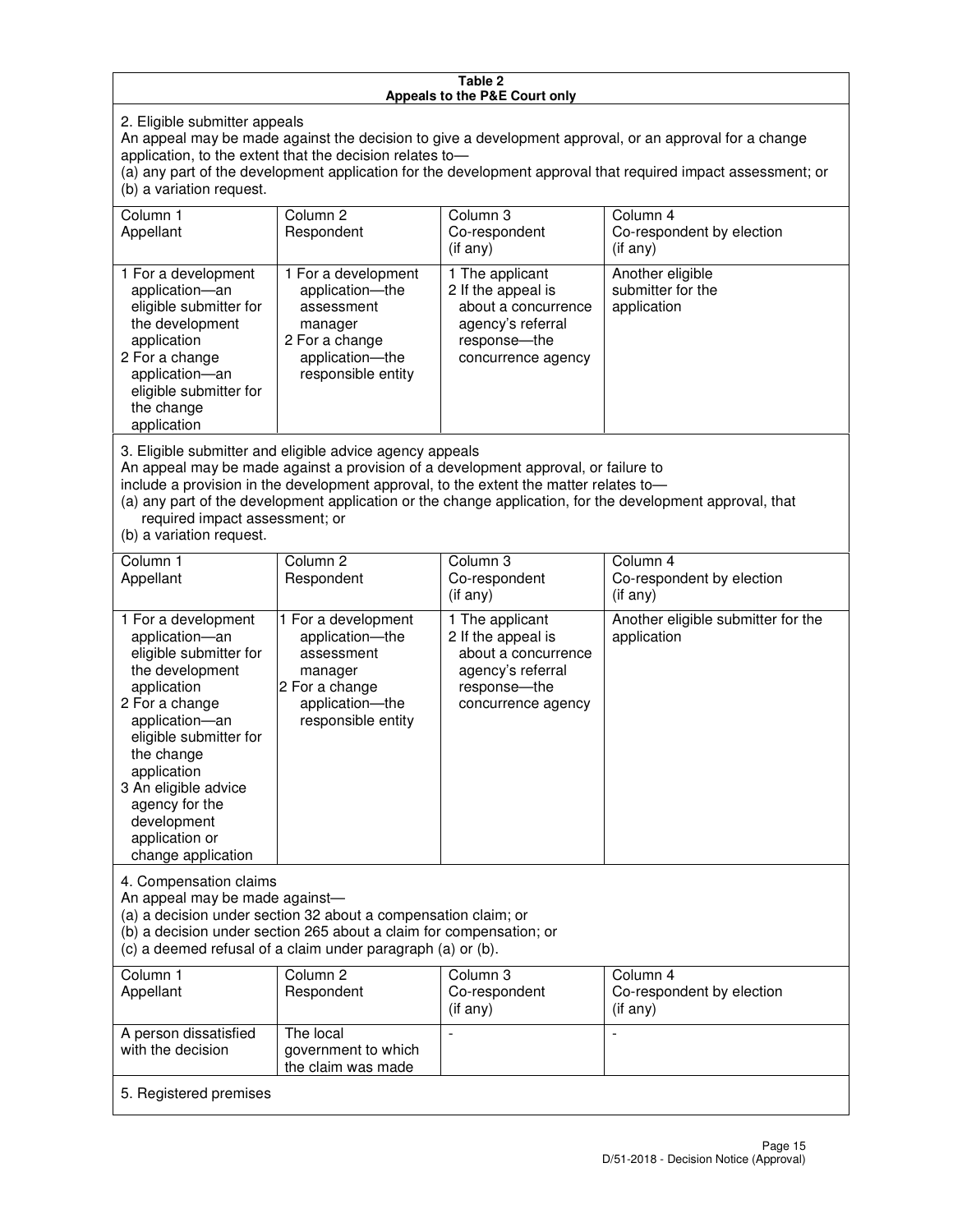| Table 2<br>Appeals to the P&E Court only                                                                                                                                                                                                                                                                             |                                   |                                         |                                                                                                                                                                             |  |
|----------------------------------------------------------------------------------------------------------------------------------------------------------------------------------------------------------------------------------------------------------------------------------------------------------------------|-----------------------------------|-----------------------------------------|-----------------------------------------------------------------------------------------------------------------------------------------------------------------------------|--|
| An appeal may be made against a decision of the Minister under chapter 7, part 4.                                                                                                                                                                                                                                    |                                   |                                         |                                                                                                                                                                             |  |
|                                                                                                                                                                                                                                                                                                                      |                                   |                                         |                                                                                                                                                                             |  |
| Column 1<br>Appellant                                                                                                                                                                                                                                                                                                | Column <sub>2</sub><br>Respondent | Column <sub>3</sub><br>Co-respondent    | Column <sub>4</sub><br>Co-respondent by election                                                                                                                            |  |
|                                                                                                                                                                                                                                                                                                                      |                                   | $($ if any $)$                          | (if any)                                                                                                                                                                    |  |
| 1 A person given a<br>decision notice about<br>the decision<br>2 If the decision is to<br>register premises or<br>renew the<br>registration of<br>premises-an owner<br>or occupier of<br>premises in the<br>affected area for the<br>registered premises<br>who is dissatisfied<br>with the decision                 | <b>The Minister</b>               |                                         | If an owner or occupier starts the<br>appeal – the owner of the<br>registered premises                                                                                      |  |
| 6. Local laws<br>An appeal may be made against a decision of a local government, or conditions applied,<br>under a local law about-<br>(a) the use of premises, other than a use that is the natural and ordinary consequence of prohibited<br>development; or<br>(b) the erection of a building or other structure. |                                   |                                         |                                                                                                                                                                             |  |
| Column 1                                                                                                                                                                                                                                                                                                             | Column <sub>2</sub>               | Column 3                                | Column $\overline{4}$                                                                                                                                                       |  |
| Appellant                                                                                                                                                                                                                                                                                                            | Respondent                        | Co-respondent<br>(if any)               | Co-respondent by election<br>(if any)                                                                                                                                       |  |
| A person who-<br>(a) applied for the<br>decision; and<br>(b) is dissatisfied with<br>the decision or<br>conditions.                                                                                                                                                                                                  | The local government              |                                         |                                                                                                                                                                             |  |
|                                                                                                                                                                                                                                                                                                                      |                                   | Table 3<br>Appeals to the tribunal only |                                                                                                                                                                             |  |
| 1. Building advisory agency appeals<br>An appeal may be made against giving a development approval for building work to the extent the building<br>work required code assessment against the building assessment provisions.                                                                                         |                                   |                                         |                                                                                                                                                                             |  |
| Column 1<br>Appellant                                                                                                                                                                                                                                                                                                | Column <sub>2</sub><br>Respondent | Column 3<br>Co-respondent<br>(if any)   | Column 4<br>Co-respondent by election<br>(if any)                                                                                                                           |  |
| A building advisory<br>agency for the<br>development application<br>related to the approval                                                                                                                                                                                                                          | The assessment<br>manager         | The applicant                           | 1 A concurrence agency for the<br>development application<br>related to the approval<br>2 A private certifier for the<br>development application<br>related to the approval |  |
| 3. Certain decisions under the Building Act and the Plumbing and Drainage Act<br>An appeal may be made against a decision under-<br>(a) the Building Act, other than a decision made by the Queensland Building and Construction Commission; or<br>(b) the Plumbing and Drainage Act, part 4 or 5.                   |                                   |                                         |                                                                                                                                                                             |  |
| Column 1<br>Appellant                                                                                                                                                                                                                                                                                                | Column <sub>2</sub><br>Respondent | Column 3<br>Co-respondent<br>(if any)   | Column 4<br>Co-respondent by election<br>(if any)                                                                                                                           |  |